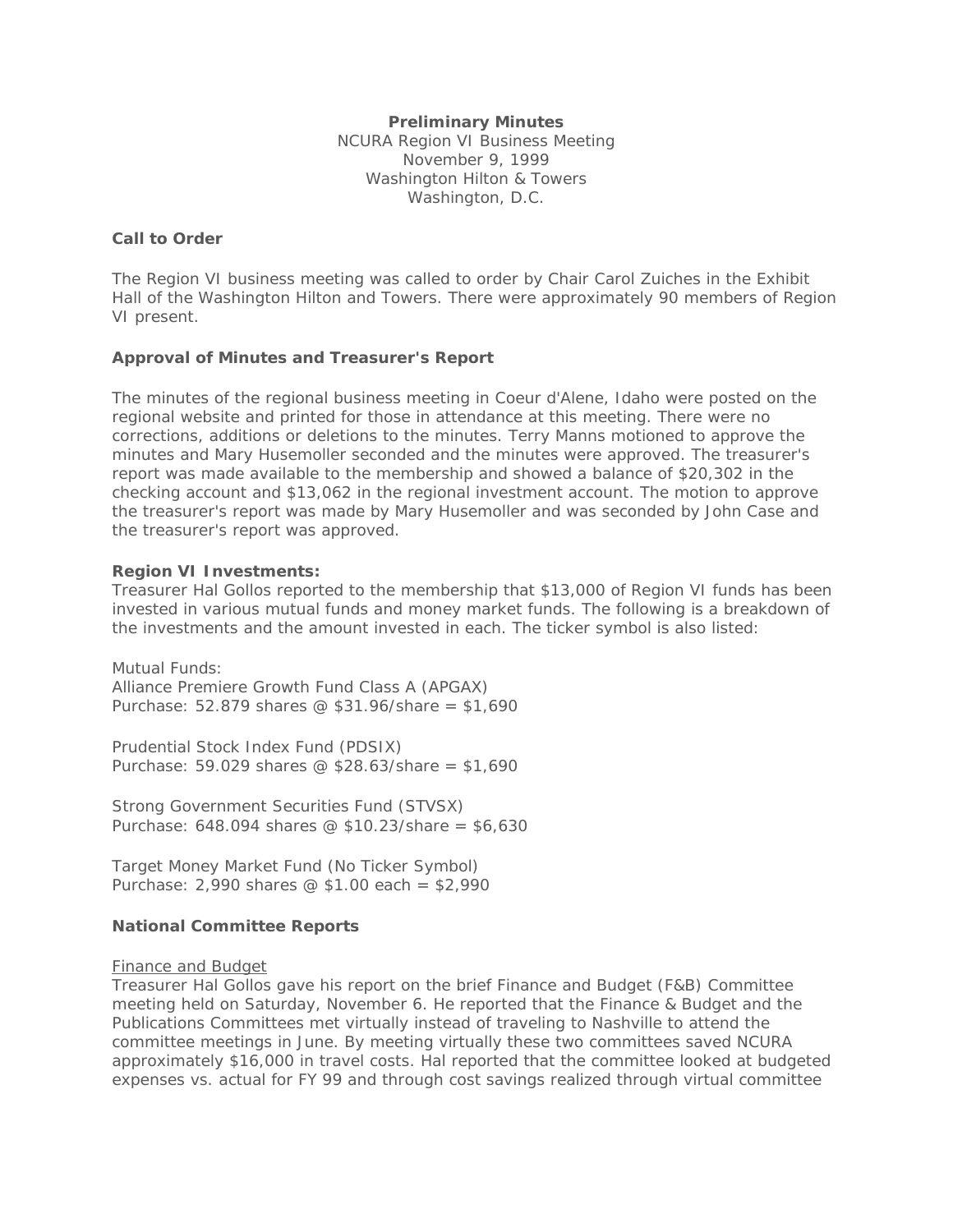meetings to the success of the teleconferences it looks as if NCURA will end the year with a net income approximately four times higher than what was budgeted.

It was also reported that the current chair of the Finance and Budget Committee, John Fini, was asked to serve as chair for two more months until the results of new governance election is announced.

#### Nominating Committee

Mary Nunn was not at this meeting however Carol Zuiches gave the report that Regina White from the University of Vermont was elected President-Elect.

#### Membership Committee

Georgette Sakumoto from the University of Hawaii gave her report on the Membership Committee. She said the new member reception was kept in the evening as the turnout seemed better at that time. Georgette also mentioned that new member Shoshannah Katz from UCLA won a free registration to our regional meeting in Seattle in 2000.

There were 4 winners of the Catherine Core Minority Travel Award to this years national meeting. Those winners were:

Carmen Morales, Colorado State University Dimitra Lyons, Baylor University Chris Crowell, Middle Tennessee State University Rupert Giroux, Nova Southeastern University, Florida

Another item Georgette mentioned was the membership will be sending out a survey to identify minority members and ask them to fill out a survey indicating if they are active in NCURA activities and if not, why. She asked the regional membership to please fill this out if they receive it.

### Publications Committee

It was reported by the Publications Committee that there is a first draft of a publication policy for the newsletter. Also, there is a micrograph in progress and that John Case is doing that on Finance.

### Professional Development Committee

Our representative to the PDC, Paula Burkhart, University of Oregon, reported that the PDC met in Nashville over the summer. She asked everyone to please review the proposed bylaws changes and to attend the business breakfast. Paula mentioned there are three video conferences scheduled to take place over the next 6 - 7 months. Those conferences are: January 25, 2000, "The Ins and Outs of Contract Language" March 7, 2000, "Indirect Costs for the Lay Audience" May 18, 2000, "Hot Topics, The Best of the Best"

There will be an additional video conference put on by NCURA/Office of Integrity Research on March 24, 2000 titled "Making the Right Moves in Handling Research Misconduct Allegations".

There was a question about whether or not these video conferences could be taped and the answer was yes, however these conferences were meant to be interactive. Chris Hansen, UC Irvine, explained that the misconduct conference will more than likely be 5 1/2 hours so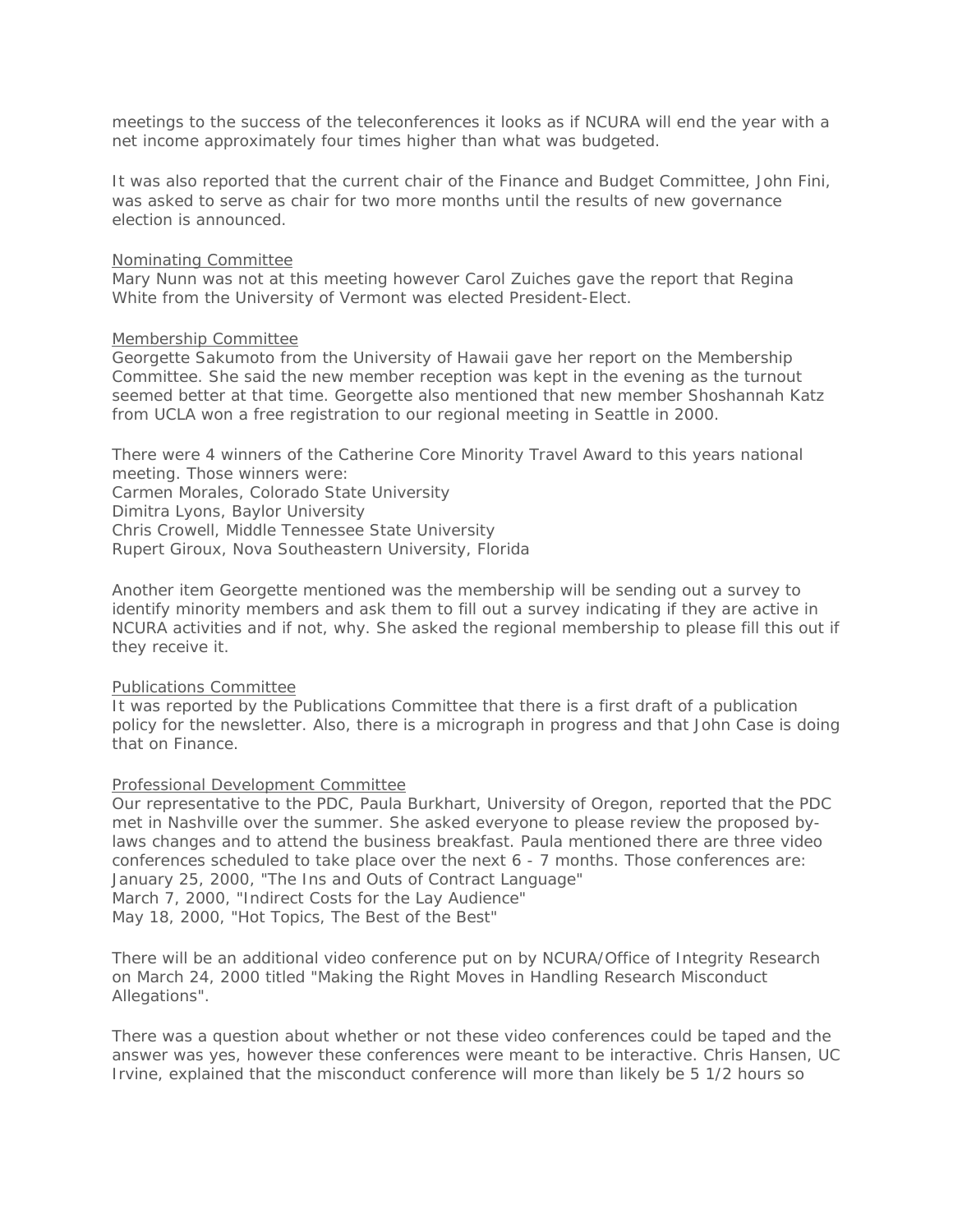that may be a little too long for someone to watch a videotape. An institution could buy the tape from NCURA which may be less expensive than taping it themselves.

Paula Burkhart then mentioned the "Helen Carrier" seminar University of Oregon had put on. 141 people signed up and they actually had to turn people away. Some of the sessions they had was a hands on NSF FastLane workshop, Budget preparation development and searching the world wide web for sponsors which was also hands on. Paula then encouraged the regional members to apply for the "Helen Carrier" grants.

## **Region VI Travel Award Winners**

Geri Walker is the chair of the Travel Awards Committee and gave a report on the committee and the travel awards winner for the regional meeting. Geri recognized the committee members who were Olivia Armstrong, and last year's winners Joan Root and Tim Godsil. Geri introduced Joi Dudley from California State University, Dominguez Hills and Lillian Rivera, University of Southern California as this years winners of the travel award to the national meeting.

### **Web Committee**

It was mentioned that Dan Nordquist at Washington State University is the Region VI webmaster and our web page will remain at WSU for the time being. Region VI's listserv is maintained by Neil Maxwell at the University of California, Berkeley.

#### **National ERA Committee**

Before we moved on to new business Erin Lindsay gave a report on the National ERA Committee. She mentioned that the ERA Cookbook was completed. Also everyone's membership profile is on the NCURA website and Erin encouraged everyone to view their profile and update it if necessary

#### **New Business**

# **Financial Research Administration Conference**

John Case mentioned that there is a Financial Research Administration Conference in the month of May in Nashville, TN. This conference is part of NCURA's outreach program for the financial people. He mentioned there is a flyer in the program packet and asked everyone to please pass it around.

### **Spring Meeting 2000 site**

Carol mentioned that the regional meeting will be held at Cavanaughs hotel in Seattle Arpril 16 - 18. Region VI is responsible for the site and registration this year and Region VII is responsible for the program. Room rate is \$119.

### **Regional Survey**

Terry Manns reported on the regional survey. He said that 200 surveys were sent out and he has received 40 in return. Terry asked members to please fill out the survey and return it to him. When the surveys are completed the data will be put into an ACCESS database and manipulated.

#### **National By-Laws Change**

Carol reported on the by-laws change and talked about how the Board will be put together. Mo Ghali expressed his concern about where the power will lie and stated that the governing